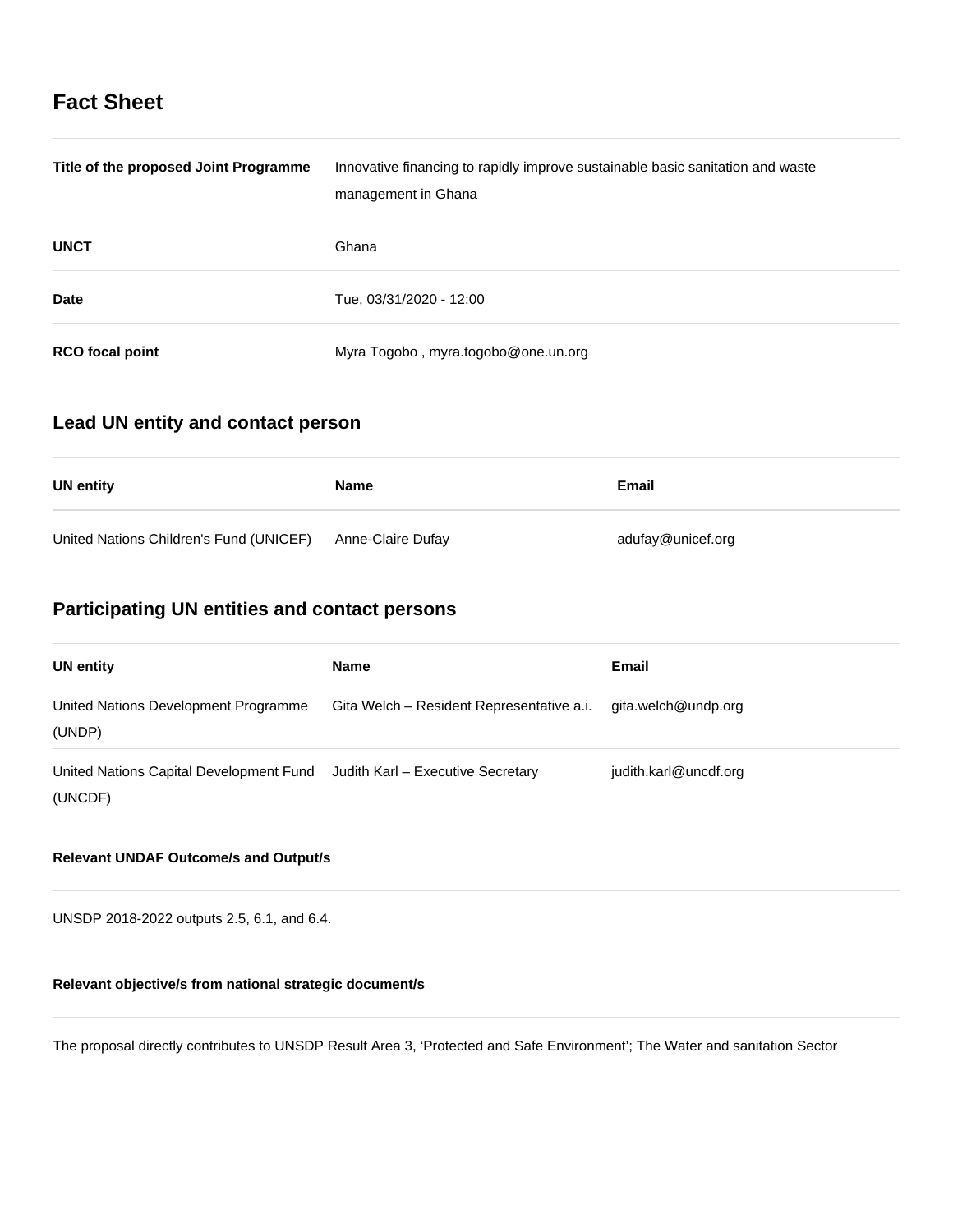## **SDG targets on which the progress will be accelerated (includes targets from a range of SDGs and development pillars)**

| <b>Goal 1: End Poverty</b>                             | 1.4  |  |
|--------------------------------------------------------|------|--|
| Goal 2: Zero Hunger                                    |      |  |
| <b>Goal 3: Good Health and Well-Being</b>              |      |  |
| <b>Goal 4: Quality Education</b>                       |      |  |
| <b>Goal 5: Gender Equality</b>                         |      |  |
| <b>Goal 6: Clean Water and Sanitation</b>              | 6.2  |  |
|                                                        | 6.3  |  |
|                                                        | 6.a  |  |
|                                                        | 6.b  |  |
| <b>Goal 7: Affordable and Clean Energy</b>             |      |  |
| <b>Goal 8: Decent Work and Economic Growth</b>         | 8.2  |  |
|                                                        | 8.3  |  |
|                                                        | 8.4  |  |
|                                                        | 8.5  |  |
| Goal 9: Industry, Innovation and Infrastructure        |      |  |
| <b>Goal 10: Reduced Inequalities</b>                   |      |  |
| <b>Goal 11: Sustainable Cities and Communities</b>     | 11.6 |  |
| <b>Goal 12: Responsible Production and Consumption</b> | 12.5 |  |
|                                                        | 12.a |  |
| <b>Goal 13: Climate Action</b>                         |      |  |
| Goal 14: Life Below Water                              |      |  |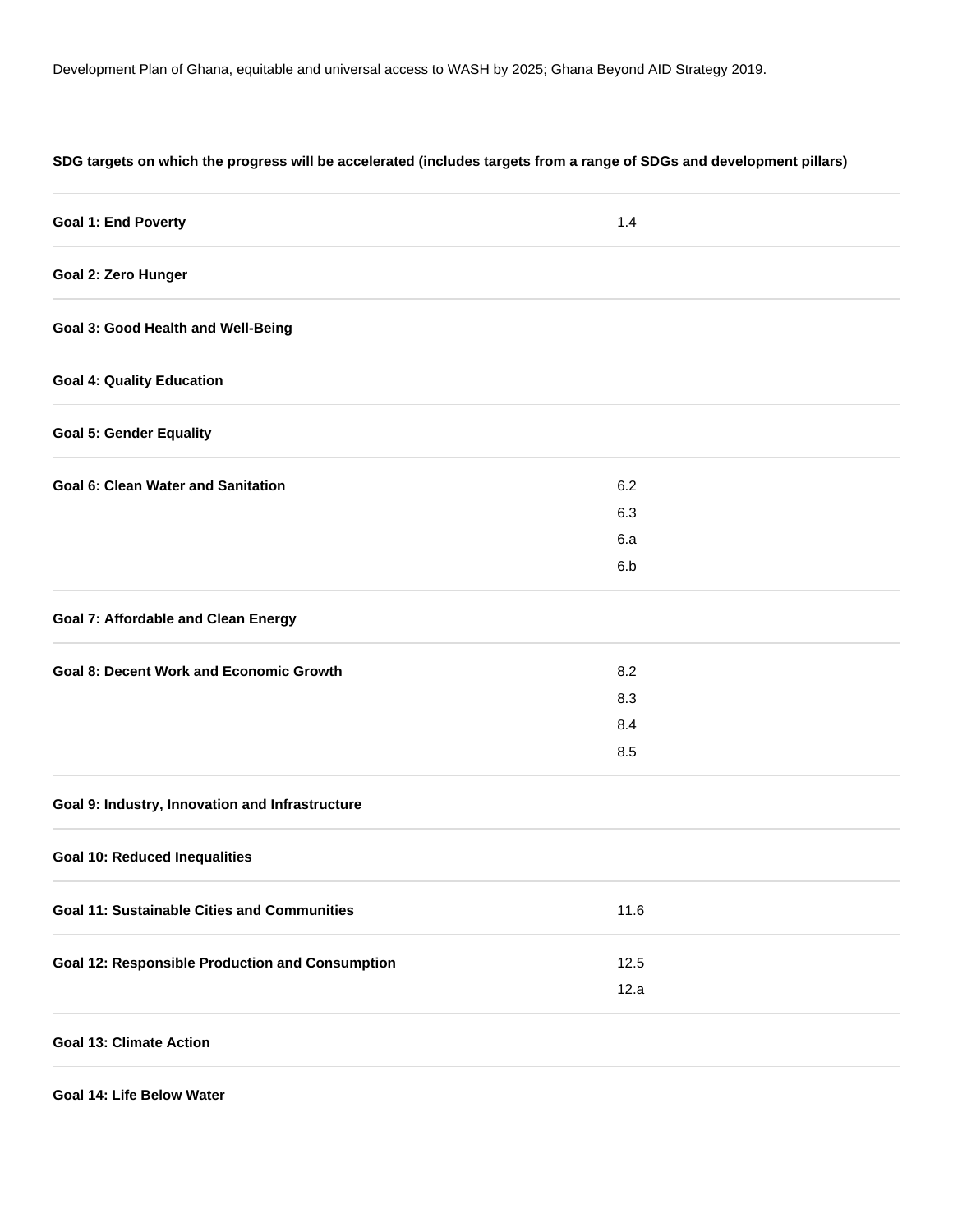**Goal 16: Peace, Justice and Strong Institutions**

**Goal 17: Partnerships for the Goals**

# **Self-Assessment**

| The proposal reflects the integrated nature of the SDGs                                                                                                                                                                                                                                                                                                                                                                        | Yes        |  |
|--------------------------------------------------------------------------------------------------------------------------------------------------------------------------------------------------------------------------------------------------------------------------------------------------------------------------------------------------------------------------------------------------------------------------------|------------|--|
| The proposal is based on an inter-agency approach (two or more UN entities<br>involved), with RC coordinating Joint Programme preparation and implementation                                                                                                                                                                                                                                                                   | Yes        |  |
| The proposed results are part of the UNDAF and aligned with national SDG<br>priorities                                                                                                                                                                                                                                                                                                                                         | Yes        |  |
| The proposed Joint Programme will be led by government and include key national Yes<br>stakeholders                                                                                                                                                                                                                                                                                                                            |            |  |
| The proposal is based on country level consultations, as explained in the Concept<br>note, and endorsed by the government (the letter of endorsement)                                                                                                                                                                                                                                                                          | <b>Yes</b> |  |
| The proposal is based on the standard template for Concept Notes, it is complete,<br>and it includes:                                                                                                                                                                                                                                                                                                                          | Yes        |  |
| • Theory of Change demonstrating contribution to SDG acceleration and<br>transformation to implement the 2030 Agenda and awareness of relevant<br>financial policy efforts at regional or national level,<br>* Results-oriented partnerships, including a strategy to engage and partner<br>with IFIs/MDBs,<br>• "Quick wins" and substantive outcome-level results, and<br>• Initial risk assessment and mitigation measures. |            |  |
| The proposal is expected to leverage resources for the SDGs at scale                                                                                                                                                                                                                                                                                                                                                           | Yes        |  |

# **Proposal for Joint Programme**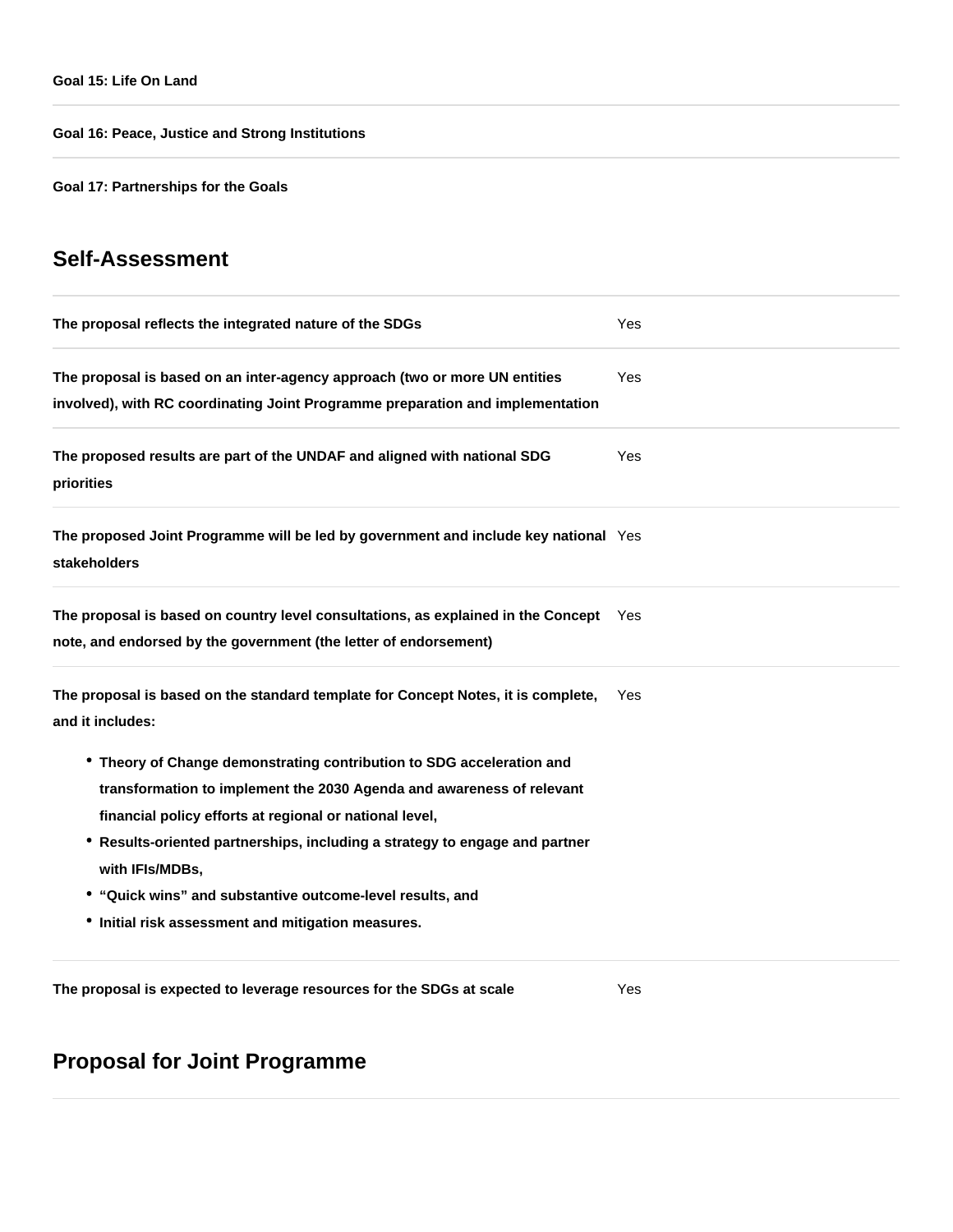#### **1. Summary of the Joint Programme**

Purpose: The purpose of the Joint Programme (JP) is to catalyze investments in sustainable basic sanitation and waste management in Ghana, especially by unblocking private finance flows. This will contribute to accelerate the achievement of SDG6 and SDG11. The focus will be to strengthen and scale up the Basic Sanitation Fund (BSF) - a revolving fund that provides access to affordable finance to increase access to basic sanitation - while reinforcing an ecosystem of incentives to reduce barriers to public and private investments.

Problems: Only 21% of Ghana's estimated 31 million population have access to basic sanitation and 22% still defecate in the open. Ghana's recent economic growth has been accompanied by increased generation of waste. Solid waste and wastewater pose major challenges in most cities in Ghana.

Local government institutions have the responsibility but lack capacity to effectively plan for and implement sustainable waste management solutions. Sanitation and waste management has been a low priority within the national budget. At the current stage, Ghana is likely to miss the SDG targets on sanitation. The constrained fiscal space is compounded by depleting donor resources to the sector. Access to private capital is limited for both households and businesses and there is no system in place to promote the creation of partnerships that could bring sanitation and waste management to scale.

Expected results: a) increased access to micro-finance through a strengthened BSF; b) increased private sector engagement and investments in waste management through the circular economy approach; and c) enhanced demand and supply chain, improved governance and market shaping.

Description: The JP will strengthen the governance and scale-up the potential of the BSF in Ghana. Catalytic funding is required to demonstrate BSF's full reach potential through market-shaping, community behavior change, and supply chain strengthening. The enhancement of the BSF will be coupled by mechanisms that address both the demand and supply side of sustainable basic sanitation and waste management.

#### Current stage:

Since its launch, the UNICEF-supported BSF has provided 322 loans in three Metropolitan, Municipal and District Assemblies (MMDAs) at 12% interest rate (the lowest in the market). Collaboration with Financial Service Providers (FSPs) enables loans to be effectively distributed and investments refunded.

UNDP has supported SMEs in testing/scaling innovative solutions for waste recovery mobilizing \$600,000 in public and private financings through the Waste Recovery Platform. UNCDF has already mobilized public and private finance for resilient local government investments and SMEs.

#### **2. Thesis and theory of change of the Joint Programme**

Envisaged changes: Accelerated access to basic sanitation (SDG6) enabling Ghana reach targets of equitable and universal access by 2025 and improved waste management. Closely linked to this, the initiative will improve safety and sustainability of cities (SDG11), including by reducing health risks and environmental pollution. These envisaged changes directly support the Ghana UNSDP 2018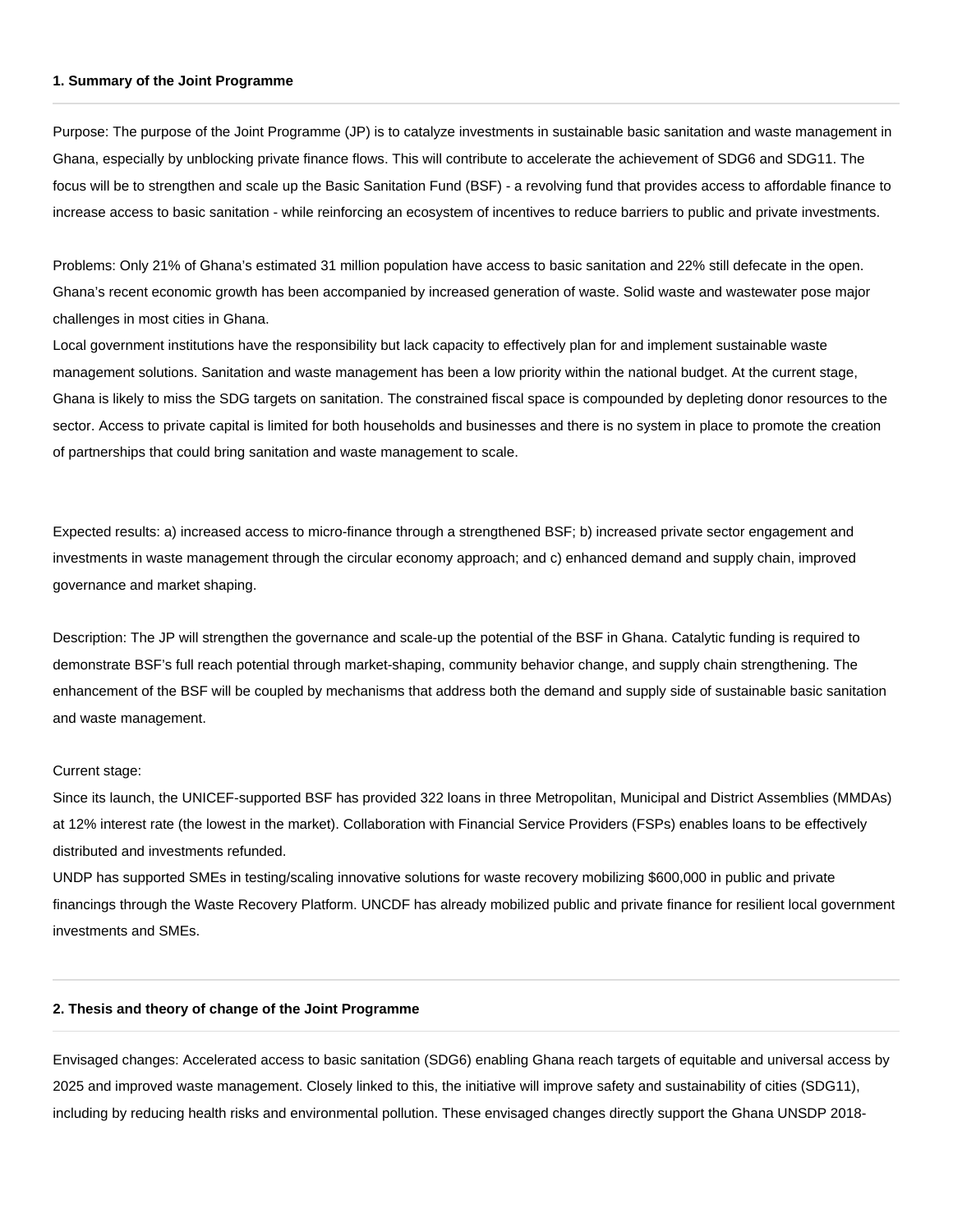2022 outputs 2.5, 6.1, and 6.4.

Rationale: Improved access to financing and a supportive enabling environment for business is critical to catalyze investments in basic sanitation and waste management considering financing gap, and limited government capacity.

The theory: Increased access to affordable finance (BSF), in partnership with the public and private sector, supported by the National Urban Sanitation Strategy (NUSS), will accelerate access to basic sanitation and sustainably managed waste in Ghana. The NUSS comprises three sub-specific waste strategies, namely: 1) Liquid Waste Management Strategy, 2) Solid Waste Management Strategy, and 3) Medical/Hazardous Waste Management Strategy. Both solid and liquid waste strategies have five components: a) Sanitation demand creation and behavior change communication, b) Sanitation technology option, c) Supply chain, business development and financing, d) WASH Governance and enabling environment, and e) Monitoring and evaluation.

Anchored by the following preconditions, an adequately resourced program combining three agencies' expertise will catalyze the envisaged changes, leading through increased public and private investments.

If the reach of the BSF in terms of Households and SME is increased thanks to better repayment programs lowering the cost of loans, and

If scalable strategies (demonstrated) for sanitation and waste behavior change are implemented, generating demand for household sanitation, and

If more durable, climate resilient and sustainable market-based sanitation and waste products (technology) services are identified for households (include flood prone & clustered settlement), and

If scalable strategies on sanitation and waste business development and marketing are implemented and supply chain strengthened, generating more SMEs in sanitation and waste, and

if existing municipal capacities are strengthened in planning, governance, finance, monitoring and regulation, to enabling better enforcement in basic sanitation waste management, and

If FSPs can establish a sustainable business case to provide financial services to households and SMEs for the acquisition and construction of toilets and the development of innovative waste management solutions, and

Then, there will be a boost in sanitation and waste business (sale) reinforcing the business model, especially for public and private sector investment, subsequently leading to increased access to sanitation and safely managed waste, contributing to the 2030 development agenda.

#### **3. What are the expected results of the proposed Joint Programme?**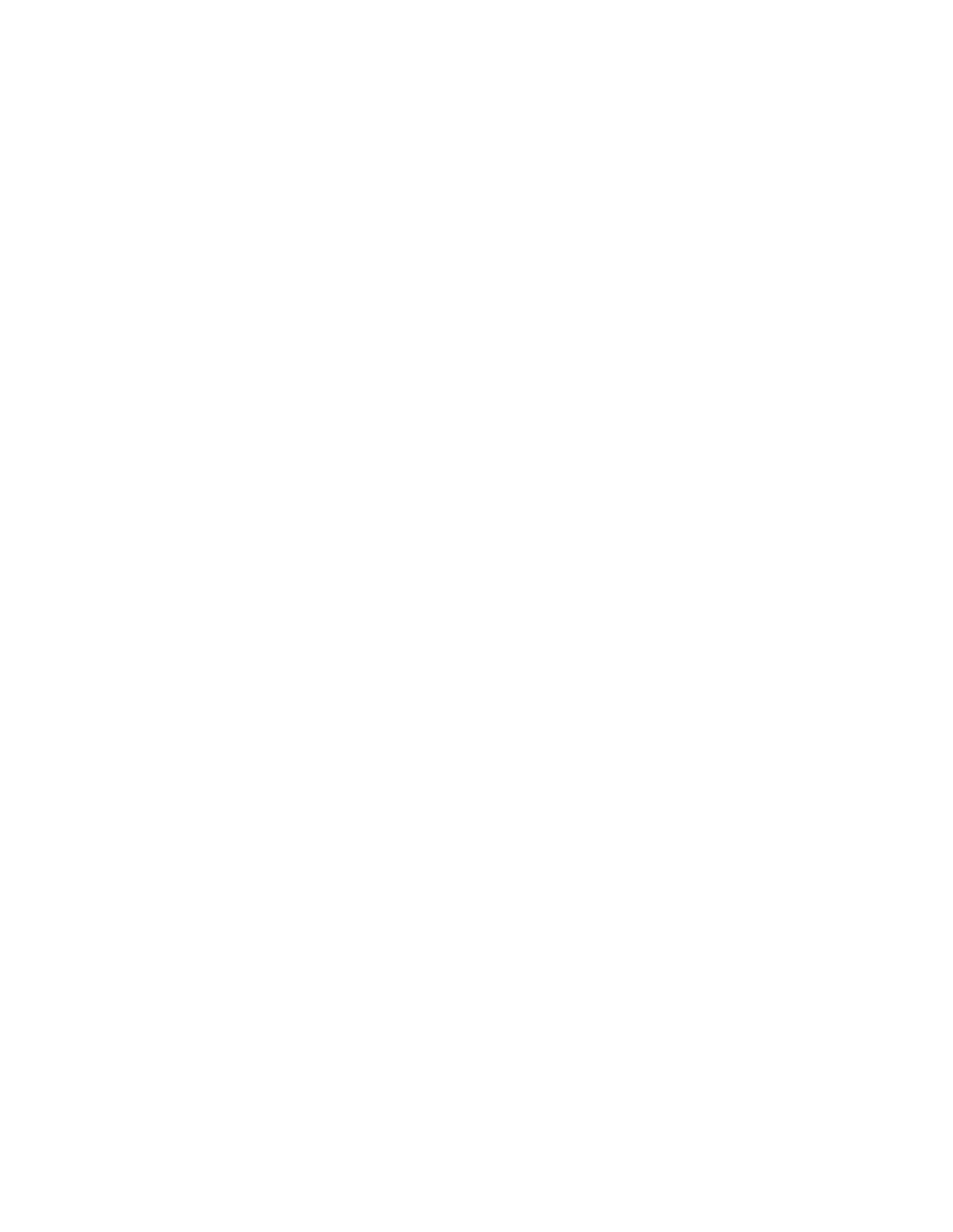Goal: Accelerate access to sustainable basic sanitation (SDG6) and waste management (SDG11) in Ghana by catalyzing additional public and private investments in sustainable basic sanitation and waste management. Programme Outcome (Medium- to long-term):

• 160,000 women and children have access to improved sanitation through construction of more than 26,000 toilets.

- Hundreds of sanitation products and services sold
- Waste management platform strengthened to support learning and innovation.
- Increased efficiency of FSPs

• Communities in 3 MMDAs, representing est. 150,000 people, empowered to engaged in the selection, implementation and monitoring of waste and sanitation.

• Improved capacity at MMDAs and central level authorities for planning, financing, and executing bankable projects in the field of basic sanitation and waste management.

Quick wins (shorter term):

- 10 sanitation and 10 waste management business established and operational.
- 10 mutual savings and loan associations (MSLAs) operational.
- Number of financial service providers (FSPs) engaged in BSF increased from 5 to 10 rural banks with increased outreach from 3 to 7 municipalities.
- 8 businesses supported in preparing tailored investment pitches on sustainable, innovative waste management solutions.
- 3 financial services developed by FSPs.
- 3 MMDAs capacitated to implement and monitor public-private investments in a participatory, gender and risk informed manner.

#### Programme outputs:

- 100 sanitation demand generation initiatives conducted.
- 30 artisans trained on sanitation technology and 20 officials trained in wastewater treatment.
- 50 relevant stakeholders trained on sanitation business development, marketing and public-private partnership (PPP) models.
- 50 municipal environmental health and rural bank officials trained on sanitation financing.
- 3 MMDAs benefit from Performance-Based Climate Resilience Grants (PBCRGs).

#### National SDG priorities:

The proposal directly contributes to UNSDP Result Area 3, 'Protected and Safe Environment'. It is aligned to:

- UNICEF Global Strategy for Water, Sanitation and Hygiene 2016-2030.
- The Water and sanitation Sector Development Plan of Ghana, equitable and universal access to WASH by 2025.
- Ghana Beyond AID Charter 2019.

Cross-cutting issues: Accessing basic sanitation is a matter of equity and gender equality. There is an acute wealth disparity in access to basic sanitation, with the wealthy nearly twice as likely to have access than the poor. Women and girls are most affected by poor access to sanitation. As users and maintainers of hygiene in the home, their views on sanitation products and services are not known or accommodated. Girls and women will therefore benefit greatly from improved sanitation and waste management through a safer environment and enhanced economic opportunities (SDG).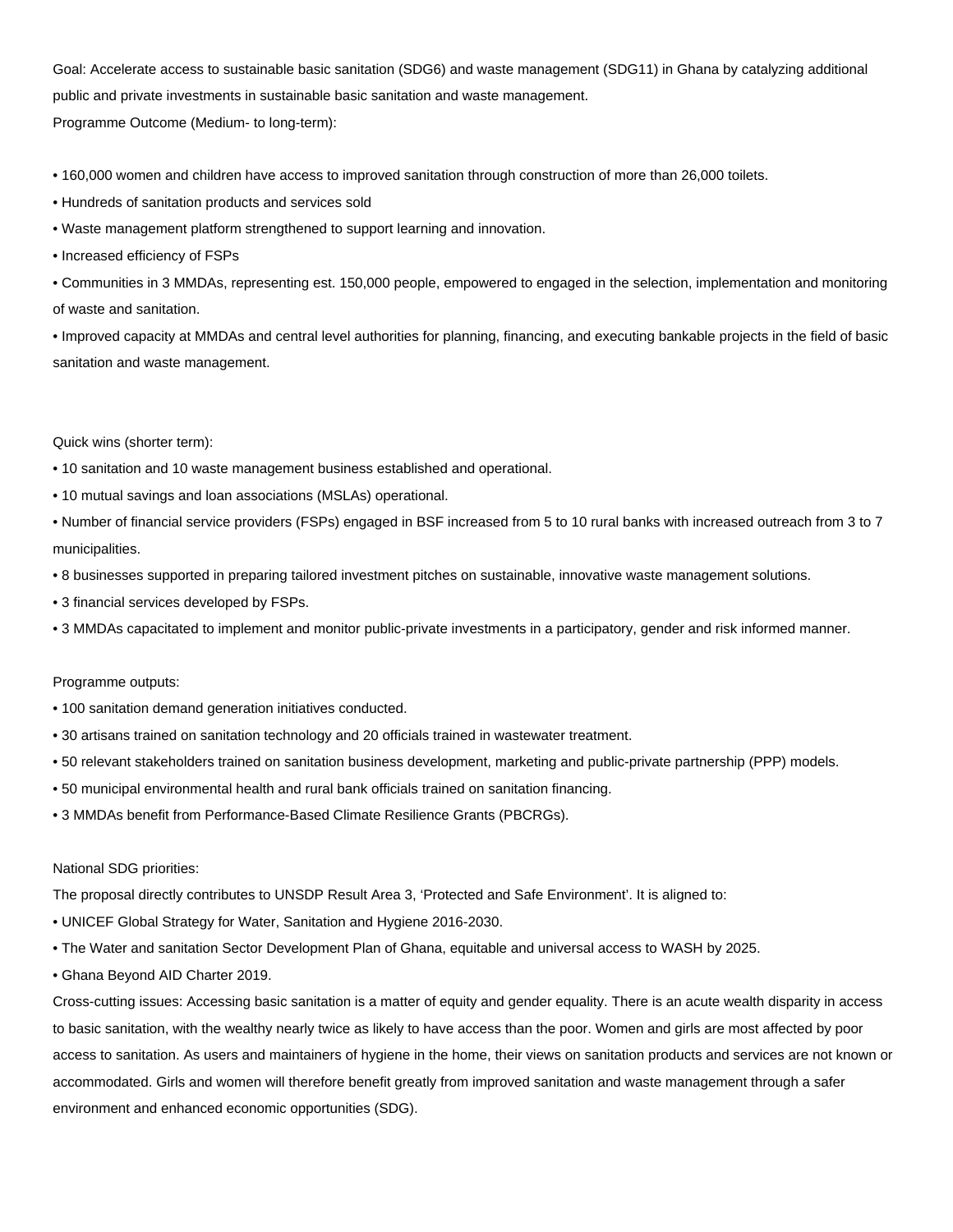#### **4. Describe the innovative nature of the Joint Programme**

The combination of catalytic strategic investments presents an innovation that will contribute to transform the sector away from high dependence on donor assistance towards engaging new investors and building sustainable capacity within the sector to ensure wider access to sanitation and waste management. The approach builds an integrated ecosystem, supported by the following complementary solutions:

Through the BSF, blended finance from IFIs and investments from international private sector and high net worth individual are attracted and catalyzed: the revolving nature of the BSF ensures return on investments and allows for the leveraging of investment finance many times over, thereby amplifying results and effectiveness. The scheme is up to three times more effective than the traditional modality of sanitation financing based on grants and/or subsidies.

By providing 12% interest rate (compared to the current market rate of 25%) and flexible lending and repayment conditions, this approach has demonstrated its effectiveness in addressing gaps in health-centered demand-driven and/or subsidy-based approaches. The BSF either provides loans or guarantees directly to the FSPs to incentivize broadening the scope, volume and quality of the loan portfolio to better leverage the funds. Finally, it is supported by and it fits within the 'market-based sanitation' approach which generates demand for sanitation loans.

The BSF is the first revolving micro-financing scheme implemented within the sanitation sector and through the UN system.

Through the Innovation Challenge, businesses receive catalytic funding to test or scale innovating solutions on waste management (e.g. recycling); receive business advisory services to strengthen their business plans and management; are connected to other partners in the value chain (including research institutions and investors) through the network of the Waste Recovery Platform; have access to knowledge and technologies tested in other parts of the world and shared through UNDP's Global Policy Network. By receiving this comprehensive support, businesses will have the opportunity to attract additional capital and investments from the private sector and venture capital partners to scale up their solutions.

The institutionalization of performance-based climate resilience grants (PBCRGs) will promote climate change–resilient communities and local economies for climate sensitive sectors, focusing on waste and sanitation. PBCRGs will be delivered in line with a standard, internationally recognized mechanism (Local climate adaptive living facility), whose guidelines were approved by the UNFCCC in 2019 as supplementary materials to the NAP technical guidelines.

#### **5. Expected added value of the UN and the Joint SDG Fund**

In accordance with UN reform principles, three agencies will collaborate (UNICEF, UNDP and UNCDF). They are all going to strengthen the BSF with their unique tools and expertise and their strong presence in the country, creating an integrated ecosystem able to catalyzing strategic investment by increasing basic sanitation behavior change, increase the affordability of sanitation and waste management technology options, building capacity of local authorities and enhancing inclusive financial markets that allow vulnerable households to access to basic sanitation.

The SDG fund will strengthen the BSF by improving loan recovery and blending finance to off-set depreciation. The prospective of returning on investment will increase the interest of private sector in investing in the BSF increasing the fiscal space for sanitation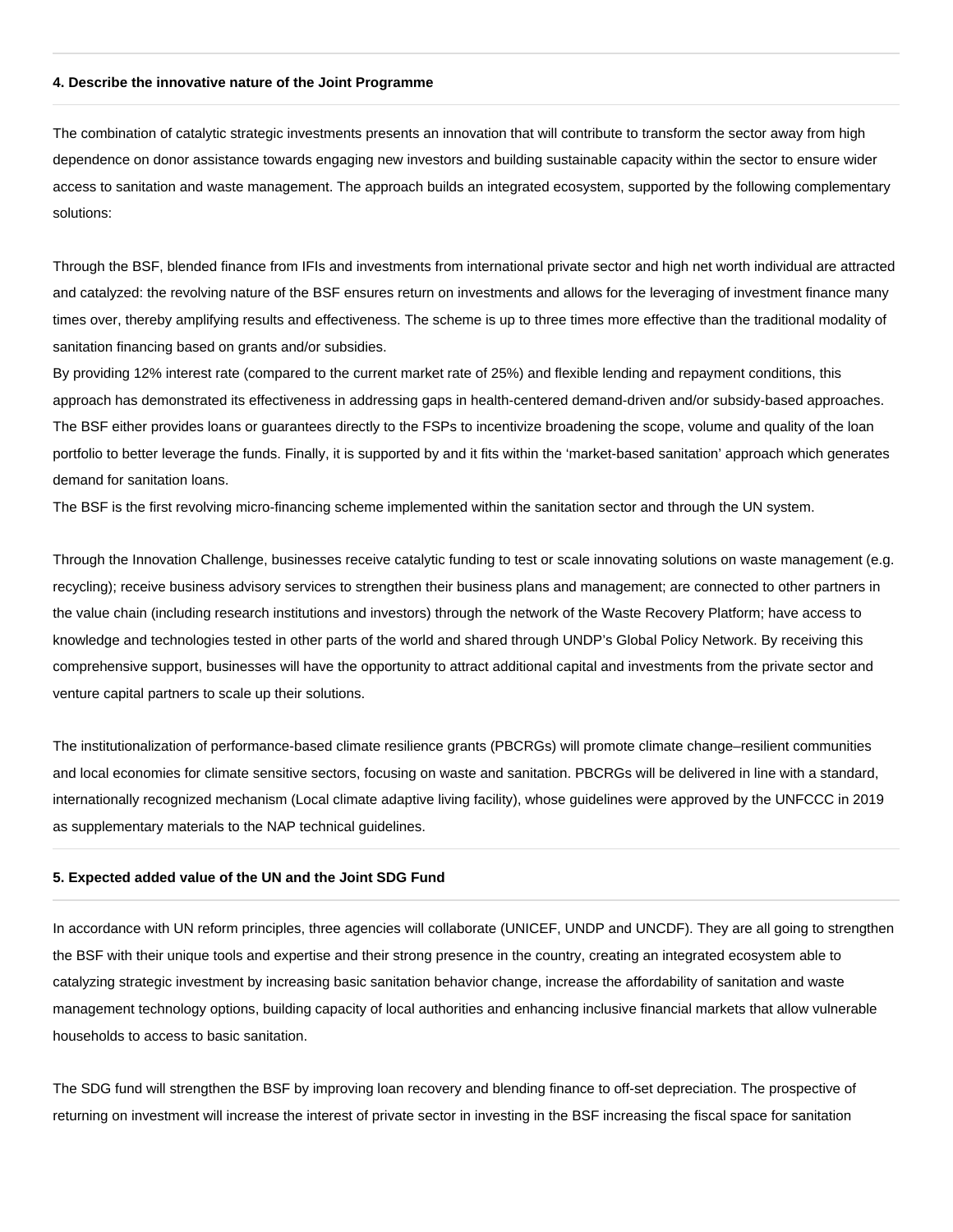interventions and waste management and at the same time minimizing risk of limited financing for SDGs due to decreased bilateral and multilateral aid through enhanced engagement of institutional and commercial investors.

The catalytic results of the JP, supported by the global presence of the UN, will attract sector lead agencies and key players to scale up the model beyond Ghana as a tool to catalyze investments to improve access to basic sanitation and waste management.

#### **6. Leadership and implementation of the Joint Programme**

1. UNICEF is manager of and will lead technical assistance on the BSF. UNICEF has a strong track record in supporting institutional strengthening across the WASH sector and multi-sector programmatic support in Ghana and plays a lead role in sector coordination. UNICEF also has solid technical capacities in market-based sanitation and sector SME development. It provides technical knowledge on hardware and software in WASH. UNICEF is the lead PUNO and will convene stakeholder sessions, lead reporting and support coordination in partnership with the Resident Coordinators Office.

2. UNDP has a strong track record in supporting innovative sustainable waste management and climate action in Ghana. UNDP has capacities and experience in enabling MSMEs, supporting engagement on waste management and circular economy. As a sector leader in circular economy and sustainable waste management, UNDP will provide technical assistance on the enabling environment, supporting innovation, collaboration and learning through the Waste Platform.

3. UNCDF has a strong track record in innovative development finance and in unlocking private and public finance for the achievement of the SDGs. UNCDF has global experience on leveraging additional capital for development. As the UN agency with the mandate and capacity to issue guarantees and loans, they will provide performance grants for leveraging local public investment; build capacity of FSPs to deliver sanitation and waste management financial products; and provide technical support to strengthen the BSF.

#### Key partners

- The Ministry of Sanitation and Water Resources
- The Ministry of Finance
- The Ministry of Environment, Science, Technology and Innovation
- The Ministry of Local Government and Rural Development
- The Coalition of NGOs in Water and Sanitation
- Ministry of Trade and Industry
- Private Enterprise Federation
- National Board for Small Scale Industries
- Local Civil Society Organizations
- Regional Coordination Councils
- Participating MMDAs
- International Water Management Institute
- Kwame Nkrumah University of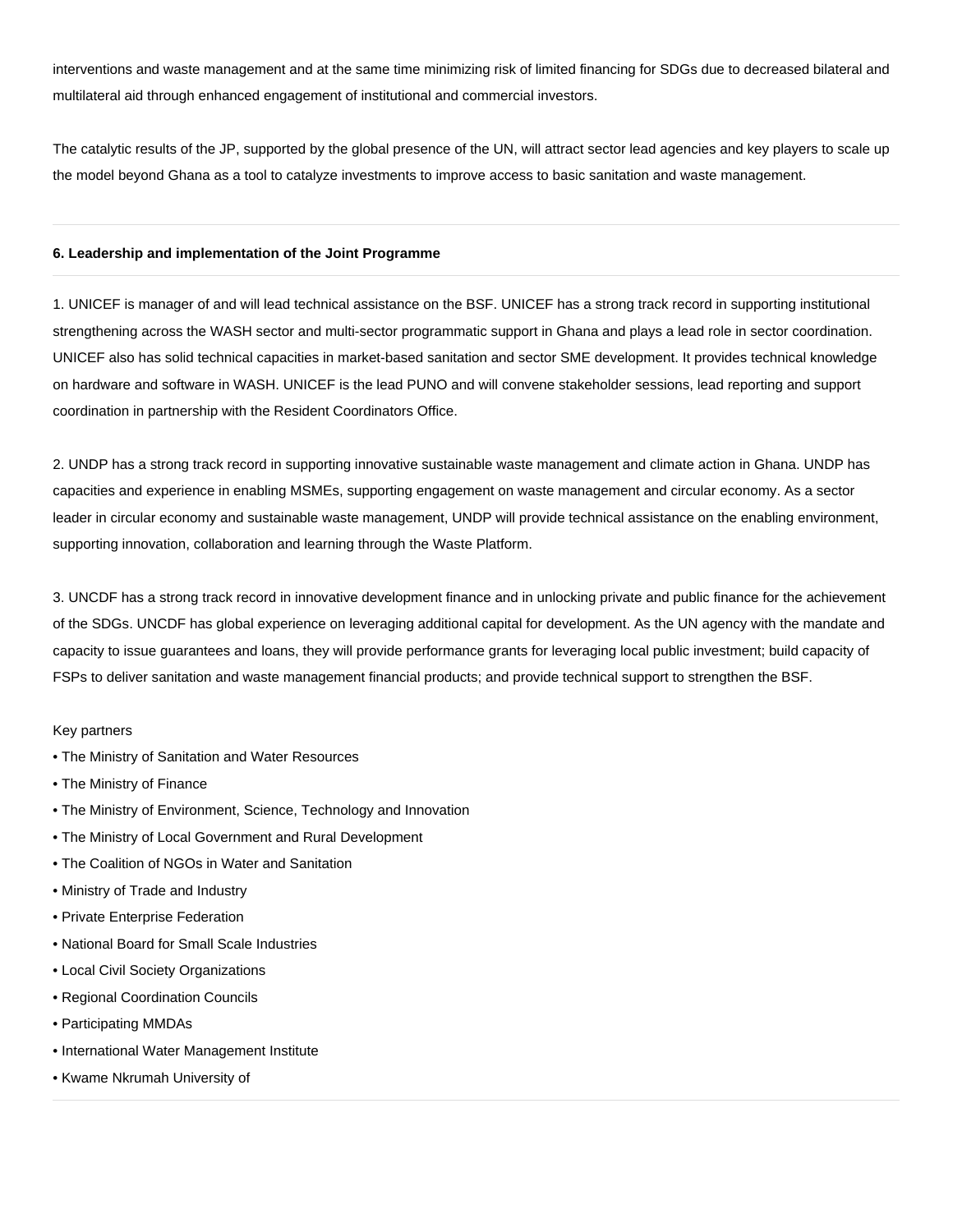#### **7. Expected period of implementation**

#### Implementation Period

The expected period for implementation of the JP is four years, including the initial pilot period of six months This period is intended to include a two-year extension of the current pilot phase of the BSF, and a second stage to structure the fund for scale-up by attracting as many sources of blended finance as possible.

#### Key Milestones:

Conduct due diligence of FSPs to be selected by year one.

Develop and test financial services for sanitation and waste management by year one.

Delivery of 5,000 sanitation loans to households under the BSF by year two.

10 Small-Scale Enterprises /Businesses equipped to take advantage of waste collection and recycling/resources recovery opportunities by year two.

Delivery of PBCRGs to MMDAs by year two, and annually for three cycles of investments.

#### **8. Cost, co-funding, and co-financing of Joint Programme**

Overall cost of JP: USD 10.765.780 (Joint SDG Fund and co-funding by PUNOs).

Percentage requested from Joint SDG Fund: The amount requested from the Joint SDG Fund is USD 6.854.235. This is 63,6% of the overall JP cost and 9,7% of the available Component 2 funding window (USD 70 million).

Expected co-finance leverage: Co-funding by PUNOs amounts to USD 3.911.545 (i.e. 36% of overall JP cost).

Funding Allocation:

UNICEF:

Joint SDF Fund: USD 3,417,144 UNICEF co-funding: USD 2,080,556 Source of co-funding: EKN Total: USD 5,497,700

Output budget:

o Municipality demand generation activities to increase access to household toilet and reduce open defecation: USD 993,492 (USD 800,492 from Joint SDG Fund, USD 193,000 co-funding).

o Enhanced technical capacity of MMDAs on sanitation technology: USD 149,000 (USD 110,000 Joint SDG Fund, USD 39,000 cofunding).

o Improved supply chain and service delivery USD 275,000 (USD 200,000 Joint SDG Fund, USD 75,000 co-funding).

o Strengthened and expanded sanitation financing schemes in 8 MMAs: USD 1,814,000 (USD 1,235,000 Joint SDG Fund, USD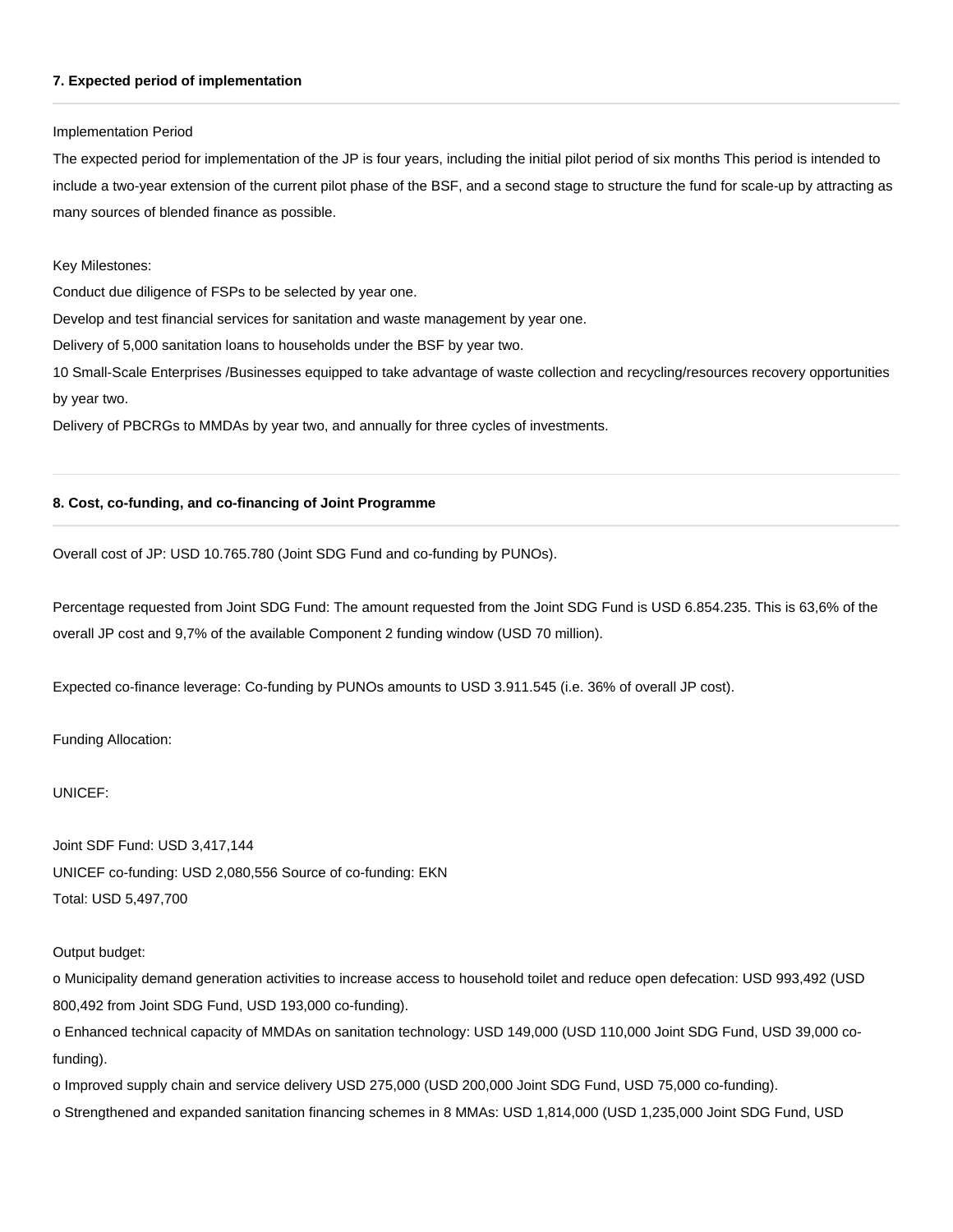579,000 UNICEF co-funding).

o Enhanced capacity of regional and local governments to deliver sanitation initiatives: USD 452,000 (USD 310,000 Joint SDG Fund, USD 142000 co-funding).

o Improved national systems to contribute in delivering and sustaining sanitation services: USD 110,000 (USD 65,000 Joint SDG Fund, USD 45,000 co-funding).

o Improved Sector Knowledge Management and Sector Dialogue: USD 116,500 (USD 55,000 Joint SDG Fund, USD 61,500 cofunding).

o Program coordination, monitoring and evaluation: USD 346,456 (USD 119,000 Joint SDG Fund, USD 227,456 co-funding).

#### UNDP:

Joint SDG Fund: USD 1,100,000. UNDP co-funding: USD 340,000. Waste Recovery Platform Total: USD 1,440,000.

#### Output budget:

o Inclusive and sustainable solutions adopted to increase waste management in 3MMDAs: USD 1,440,000, consisting of USD 1,100,000 from Joint SDG Fund and USD 340,000 UNDP co-funding.

#### UNCDF:

Joint SDG Fund: USD 2,337,091? UNCDF co-funding: USD 1,490,989 Source of co-funding: EU Total: USD 3,828,080 Overhead: USD 380,942 (USD 173,118 Joint SDG Fund, USD 207,824 co-funding).

## Output budget:

o Financial services developed by FSPs: USD 2,023,371 (USD 1.203.000 Joint SDG Fund, USD 820.371 co-funding). o 3 MMDAs with improved fiscal space in waste and sanitation: USD 1,423,767 (USD 960,973 joint SDG Fund, USD 462.794 cofunding).

#### **9. Risk assessment**

1. Risk of loan default due to poor credit risk assessment by Financial Service Providers. Risk level: medium.

Mitigation: UNCDF will provide technical assistance to improve lending processes undertaken by FSPs. FSPs are also encouraged to lend to Savings and Loans Associations (SLAs) whose members tend to exhibit low risk of default.

2. Environmental and reputational risk from newly constructed toilets polluting groundwater sources either through leakage or upon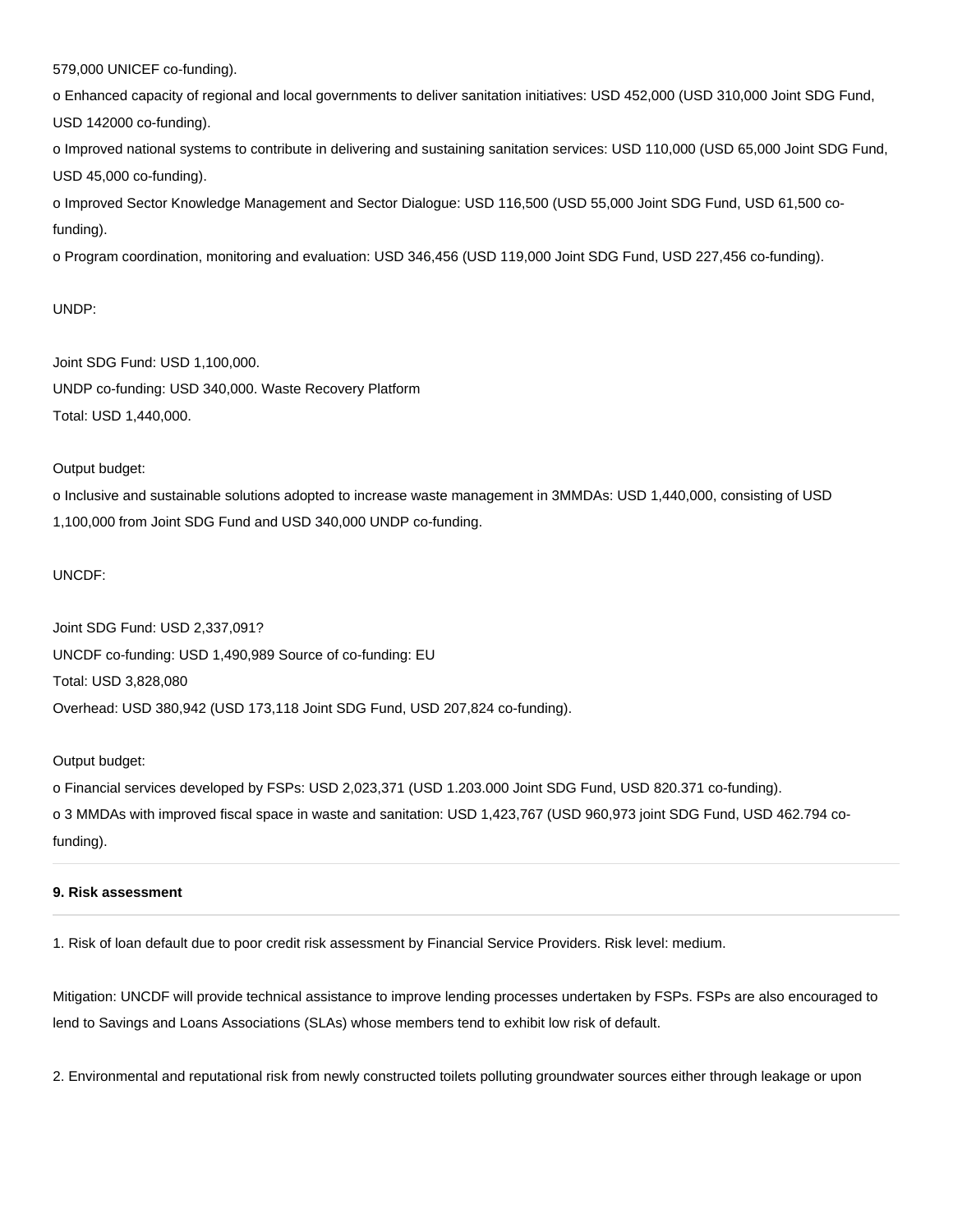disposal of fecal sludge. Risk level: medium.

Prevention and mitigation: Through sanitation marketing, technical support, monitoring and certification process and capacity building of local government staff, UNICEF will support the selection of sites and toilet technologies to prevent pollution. UNDP and UNICEF technical assistance and promotion of innovation will also mitigate risks from improper liquid waste management. UNICEF will also UNCDF will provide climate risk indexes at the level of MMDAs to inform the investments with climate information including downscaled projections for the water sector.

3. Financial risk of misallocation of low-interest loans into other uses besides the construction of toilets. Risk level: medium

Prevention: Under the BSF model, funds are not given to households directly, but instead to service providers/artisans upon verification of completed toilets.

4. A risk of low uptake of loans by households and SMEs. Risk level: medium to high.

Mitigation: The market based urban sanitation approach will support an enabling environment for demand creation. Performance grants will also be in place to incentivize local government authorities to build a regulatory environment for sanitation and waste management.

5. Mission drift: Capacity development technical assistance packages are not effective at first, required focused attention and resource re-direction. Risk level: Low to medium.

Mitigation: Systematic tracking of outputs and outcomes of individual technical assistance and capacity development events. Regular communication.

6. Reputational: Irregular, fruitless and wasteful procurement of key inputs, notably external contractors (institutions, consultants). Risk level: Low to medium.

Mitigation: Regular financial reports, especially highlighting key procurement items, scrutinized, in view for known risks, where necessary flagged for follow-up, corrective measures.

7. The JP's approach as informed by the problem statement and expected results as informed by the Theory of Change, are flawed / misinformed / not aligned to Government of Ghana priorities. Risk level: Low to medium.

Mitigation: Continuous communication with key stakeholders during the Project Document development to ensure coherency.

#### **10. Convening the private sector and engaging IFIs/DFIs**

The JP will develop partnerships with various stakeholders with a focus on market-led engagement to stimulate demand for private sector services while strengthening the offer, for the acceleration of the SDGs in Ghana.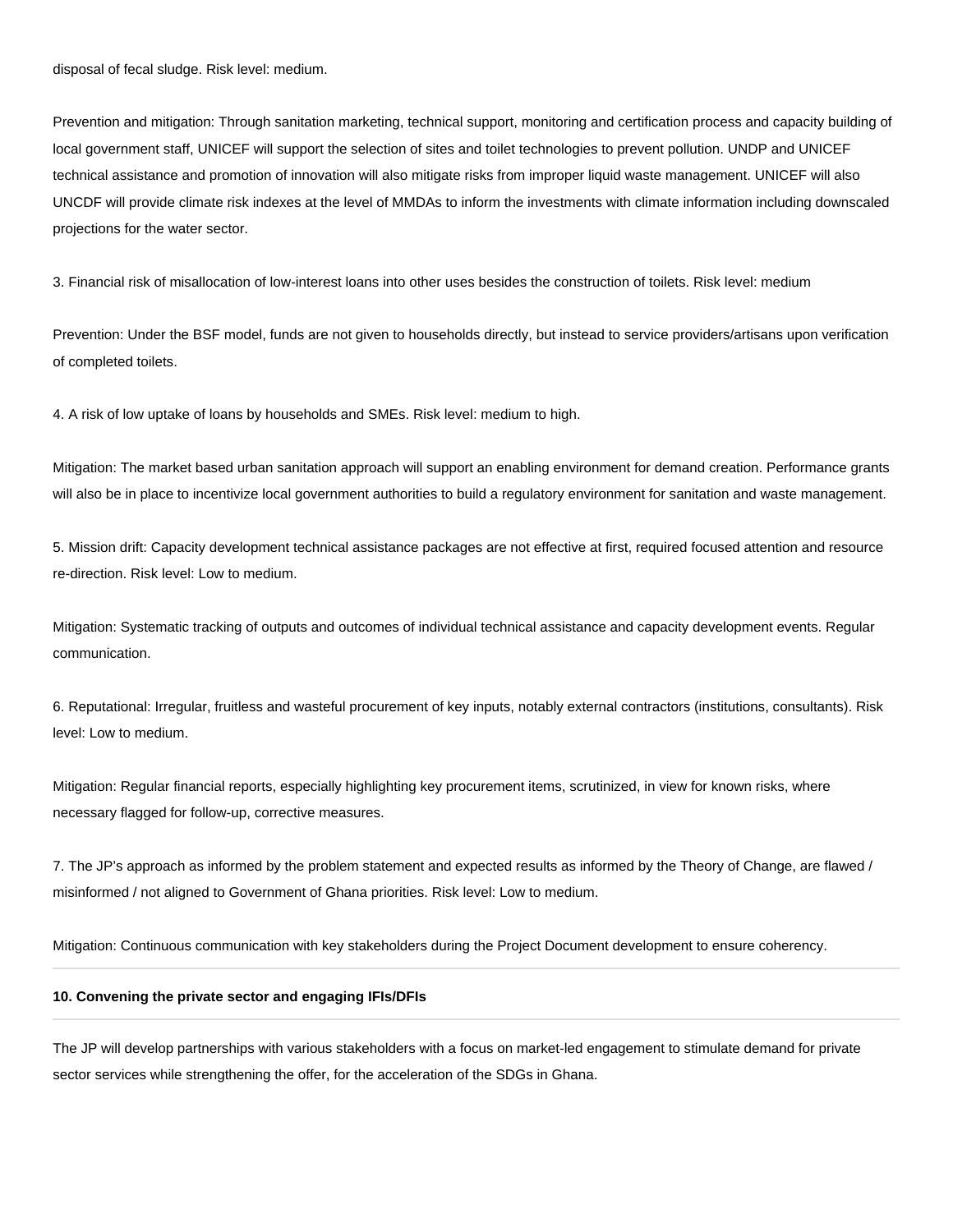The following partners will be involved:

- Bank of Ghana
- Local private sector SMEs
- Ministry of Finance
- Ministry of Local Governments and Rural Development
- Ministry of Environment, Science, Technology and Innovation
- Development Finance Institutions
- Ministry of Business Development
- International Climate Funds such as GCF
- The International Water Management Institute (IWMI)

A private sector engagement strategy that maps landscape of actors in the waste and WASH sector, their investment needs, risks and financing gaps will be developed.

Activities such as training of masons on technology options and about formalizing ideas into businesses will be supported. A minimum of one national business investment matching making event would be organized to present scoped business ideas to potential investors and attracting private and public investments.

IFIs and DFIs would be profiled and invited into formal partnerships. In this context, UNCDF will support working groups focusing on access to finance with various relevant country stakeholders, private and public, who can be further engaged

#### **11. Leverage and catalytic function**

The theory of change suggests that an increase in demand supplemented with an affordable technology and business development initiatives, provide huge opportunities for a market economy. Therefore, complementary activities such as demand generation, innovative technologies, business development and de-risking investment initiatives are expected to amplify current gains.

In terms of private finance leverage, the SDG fund will strengthen the BSF:

? by improving loan recovery and blending finance to off-set depreciation. This will encourage public and private investment generating a leverage of USD5 million in 4 years. International and Multilateral Development Banks would be stimulated to invest in the BSF to protect private investments from exchange volatility and proactively promoting the fund among their networks. Maximizing the effort of different stakeholders to ensure financial investments de-risking would allow to raise new investments and scaling up the BSF at national level.

Some International and Multilateral Development Banks have already expressed interest in the BSF model, with quick queries on utilization capacity of investments in millions (3-5 million) and associated risks.

There are at least four million households in Ghana including millions living in urban slums, some estimate it to be up to 7 million people, without proper access to household sanitation, and growing fast due to urbanization. Adding the customers in rural areas, sanitation financing is a big market opportunity in Ghana.

? by applying a market systems development approach for strengthening the financial system while using digital finance as an